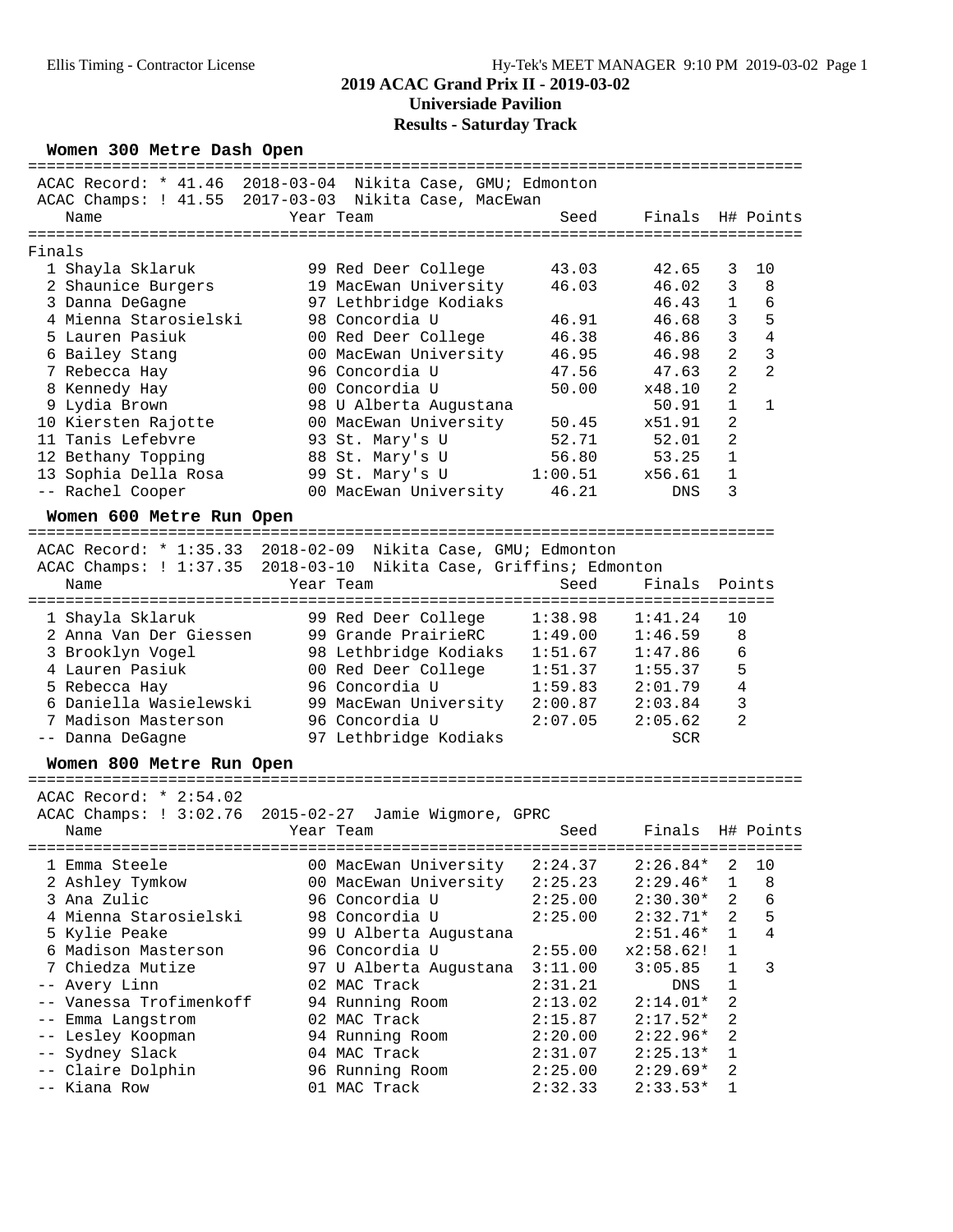# **Results - Saturday Track**

| Women 800 Metre Run Open                              |                                  |          |              |                |                |
|-------------------------------------------------------|----------------------------------|----------|--------------|----------------|----------------|
| -- Reaghan Rajotte                                    | 04 MAC Track                     | 2:36.85  | $2:34.11*$ 1 |                |                |
| Women 1500 Metre Run Open                             |                                  |          |              |                |                |
|                                                       |                                  |          |              |                |                |
| ACAC Record: * 4:36.14 2017-01-28 Hannah Leggatt, GMU |                                  |          |              |                |                |
| ACAC Champs: ! 4:47.78 2014-03-07                     | Jamie Wigmore, GPRC              |          |              |                |                |
| Name                                                  | Year Team                        | Seed     | Finals       |                | H# Points      |
| 1 Sandra Garcia                                       | 99 Red Deer College              | 5:15.00  | 5:06.22      | 2              | 10             |
| 2 Ana Zulic                                           | 96 Concordia U                   | 5:21.91  | 5:10.89      | 2              | 8              |
| 3 Jill Stewart                                        | 98 Red Deer College              | 5:15.00  | 5:11.38      | $\overline{a}$ | 6              |
| 4 Rebecca Johnson                                     | 95 St. Mary's U                  | 5:15.00  | 5:12.05      | $\overline{a}$ | 5              |
| 5 Cassandra Mastel-Marr                               | 99 MacEwan University            | 5:20.31  | 5:15.56      | $\overline{2}$ | 4              |
| 6 Ann Danard                                          | 95 Sait Trojans                  |          | 5:23.41      | 2              | 3              |
| 7 Amanda Vocke                                        | 96 Sait Trojans                  | 5:30.63  | 5:29.84      | $\overline{a}$ | $\overline{2}$ |
| 8 Karen Vandenborre                                   | 90 St. Mary's U                  | 5:20.00  | 5:37.63      | 2              | $\mathbf{1}$   |
| 9 Caitlin Debree                                      | 00 Red Deer College              | 5:31.00  | x5:38.60     | 2              |                |
| 10 Kailey Bratland                                    | 98 Grande PrairieRC              |          | 5:38.65      | $\mathbf 1$    |                |
| 11 Bailey Troccoli-Hughes                             | 96 Concordia U                   | 5:34.00  | 5:41.80      | $\overline{2}$ |                |
| 12 Elise Nawrocki                                     | 96 Concordia U                   | 5:34.11  | x5:41.98     | $\overline{2}$ |                |
| 13 Deshann Valentine                                  | 00 Red Deer College              | 6:08.00  | x6:10.56     | $\mathbf{1}$   |                |
| 14 Mia Spreen                                         | 00 U Alberta Augustana           |          | 6:37.64      | 1              |                |
| -- Vildana Rekic                                      | 98 Lethbridge Kodiaks            | 5:43.39  | DNS          | $\overline{2}$ |                |
| -- Claire Dolphin                                     | 96 Running Room                  |          | <b>SCR</b>   |                |                |
| -- Taylor Carlin                                      | 94 Running Room                  |          | 4:51.83      | 2              |                |
| -- Roxanne Skoreyko                                   | 79 Running Room                  | 5:20.00  | 5:07.65      | $\overline{2}$ |                |
| -- Amalia Renman                                      | 03 Unattached                    |          | 7:02.84      | $\mathbf{1}$   |                |
|                                                       |                                  |          |              |                |                |
| Women 3000 Metre Run Open                             |                                  |          |              |                |                |
|                                                       |                                  |          |              |                |                |
| ACAC Champs: ! 10:21.53                               | 2015-02-27 Mirelle Martens, GPRC |          |              |                |                |
| Name                                                  | Year Team                        | Seed     | Finals       | Points         |                |
|                                                       |                                  |          |              |                |                |
| 1 Jill Stewart                                        | 98 Red Deer College              | 10:58.59 | 10:50.99     | 10             |                |
| 2 Ann Danard                                          | 95 Sait Trojans                  | 11:16.00 | 11:32.66     | 8              |                |
| 3 Catherine Alcorn                                    | 93 U Alberta Augustana           |          | 11:39.65     | 6              |                |
| 4 Caitlin Debree                                      | 00 Red Deer College              | 11:45.00 | 11:44.26     | 5              |                |
| 5 Elise Nawrocki                                      | 96 Concordia U                   | 12:10.37 | 11:49.27     | 4              |                |
| 6 Rebecca Sweeney                                     | 99 Lethbridge Kodiaks            | 12:20.24 | 12:06.86     | 3              |                |
| 7 Bailey Troccoli-Hughes                              | 96 Concordia U                   | 12:10.00 | 12:16.92     | 2              |                |
| 8 Anna LeBlanc                                        | 86 Lethbridge Kodiaks            |          | 12:55.09     | $\mathbf{1}$   |                |
| -- Christiane Bilodeau                                | 01 Edm. Triathlon                | 11:23.85 | <b>DNS</b>   |                |                |
| -- Asia Kern                                          | 02 Edm. Triathlon                | 11:02.71 | 10:50.37     |                |                |
| -- Hayley Basterash                                   | 99 Edm. Triathlon                | 11:03.00 | 10:52.40     |                |                |
| -- Isabelle Poulin                                    | 02 Edm. Triathlon                | 12:30.00 | 12:07.78     |                |                |
| -- Sophia Zombor                                      | 03 Edm. Triathlon                | 15:30.00 | 12:29.05     |                |                |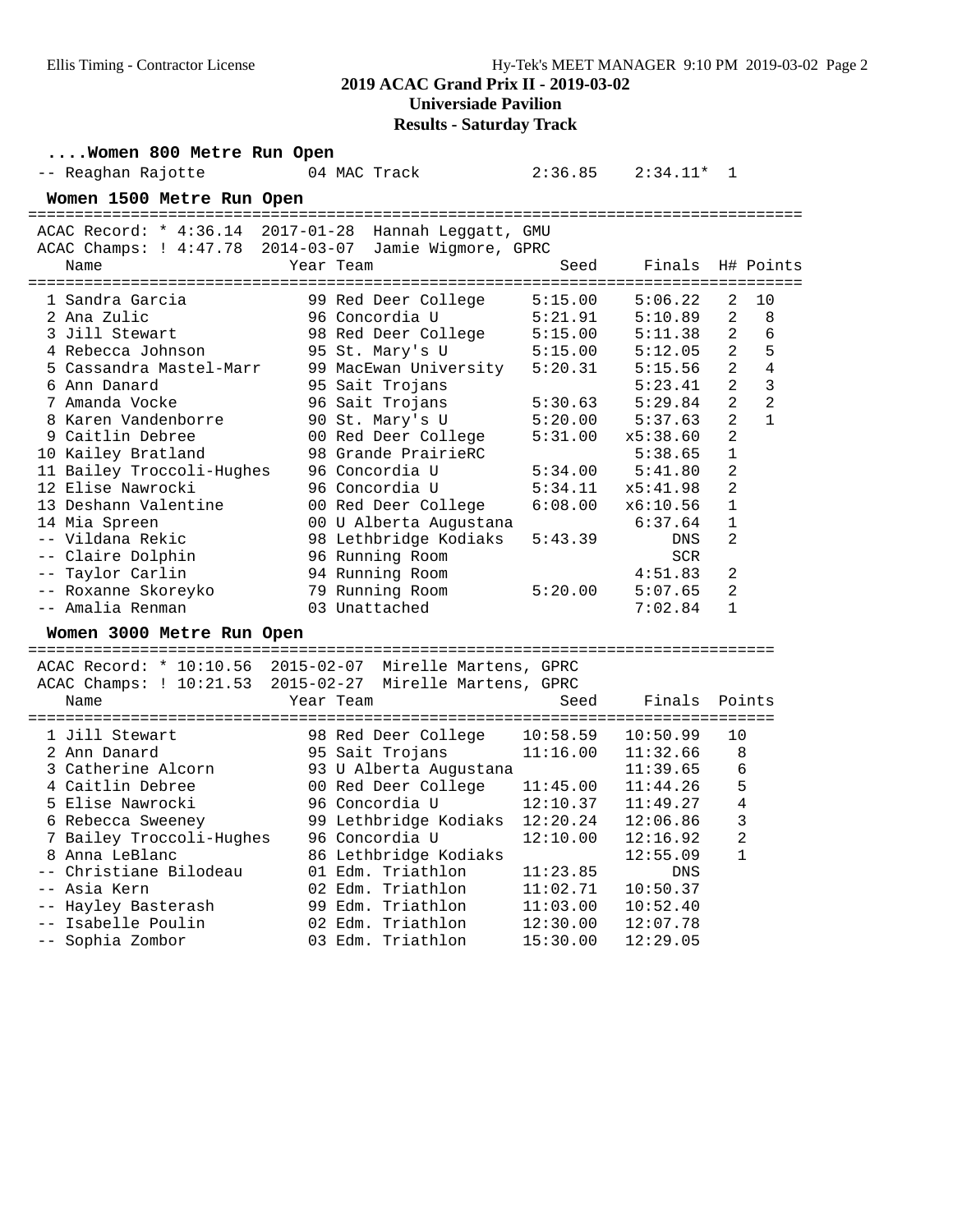## **2019 ACAC Grand Prix II - 2019-03-02 Universiade Pavilion Results - Saturday Track**

#### Women  $4x400$  Metre Relay Open

|                                   | ACAC Record: * 4:02.32 2018-03-10 MacEwan Griffins, Griffins; Edmonton<br>A Ntiamoah, V Schlottke, N Case, H Leqqatt |                |
|-----------------------------------|----------------------------------------------------------------------------------------------------------------------|----------------|
|                                   | ACAC Champs: ! 4:02.32 2018-03-10 MacEwan Griffins, Griffins; Edmonton                                               |                |
|                                   | A Ntiamoah, V Schlottke, N Case, H Leggatt                                                                           |                |
| Team                              | Finals Points<br>Seed                                                                                                |                |
| 1 Red Deer College                | 4:36.67<br>4:21.12                                                                                                   | 10             |
| 1) Shayla Sklaurk 99              | 2) Sandra Garcia 99                                                                                                  |                |
| 3) Lauren Pasiuk 00               | 4) Jill Stewart 98                                                                                                   |                |
| 2 MacEwan University              | 4:20.00<br>4:23.40                                                                                                   | 8              |
| 3 Concordia University Edmonton   | 4:52.61<br>4:37.25                                                                                                   | 6              |
| 1) Mienna Starosielski 98         | 2) Rebecca Hay 96                                                                                                    |                |
| 3) Kennedy Hay 00                 | 4) Ana Zulic 96                                                                                                      |                |
| 4 Lethbridge Kodiaks              | 4:43.03<br>4:40.00                                                                                                   | 5              |
| 1) Danna DeGagne 97               | 2) Brooklyn Vogel 98                                                                                                 |                |
| 3) Vildana Rekic 98               | 4) Rebecca Sweeney 99                                                                                                |                |
| 5 Sait                            | 4:52.92                                                                                                              | 4              |
| 1) Ann Danard 95                  | 2) Amanda Vocke 96                                                                                                   |                |
| 3) Kailey Bratland 98             | 4) Caitlin Debree 00                                                                                                 |                |
| 6 St. Mary's University - Calgar  | 5:06.16                                                                                                              | 3              |
| 7 U Alberta Augustana             | 5:10.41                                                                                                              | $\overline{2}$ |
| -- Grande Prairie RegionalCollege | 4:38.54<br><b>SCR</b>                                                                                                |                |
| 3) Anna Van Der Giessen 99        | 4) Kailey Bratland 98                                                                                                |                |
| MacEwan University 'B'<br>$ -$    | <b>SCR</b>                                                                                                           |                |
| -- MAC Track                      | 4:18.93<br>4:24.45                                                                                                   |                |
| -- Running Room Athletic Club AB  | 3:55.00<br>4:19.83                                                                                                   |                |
| 1) Vanessa Trofimenkoff 94        | 2) Taylor Carlin 94                                                                                                  |                |
| 3) Claire Dolphin 96              | 4) Lesley Koopmans 94                                                                                                |                |

# **Men 300 Metre Dash Open** ===================================================================================

 ACAC Record: \* 35.61 2018-03-09 Brent Stephen, Trojans; Edmonton ACAC Champs: ! 35.61 2018-03-09 Brent Stephen, Trojans; Edmonton Name Tear Team Seed Finals H# Points =================================================================================== 1 Thomas Cross-Trush 97 MacEwan University 36.47 35.82 4 10 2 Reece Runco 94 MacEwan University 36.38 36.53 4 8 3 Brandon Tufford 00 Grande PrairieRC 38.39 37.05 4 6 4 Caelen Begg 99 MacEwan University 36.84 x37.06 4 5 Brandon Morris 00 Concordia U 39.16 38.67 4 5 6 Foster Isiche 92 Lethbridge Kodiaks 39.47 38.86 4 4 7 Joel Manz 00 Grande PrairieRC 40.00 38.88 3 3 8 Tim Evans 98 St. Mary's U 40.12 40.55 3 2 9 Jakob Vollmerhaus 97 Red Deer College 39.68 40.57 3 1 10 Keith Spruyt 98 Concordia U 42.00 40.63 2 11 Carson Schiller 00 Red Deer College 39.77 41.21 3 12 Tristan Jochems 97 Lethbridge Kodiaks 41.27 41.50 3 13 Tairas Fournier 99 Grande PrairieRC x42.32 1 14 Kuljeet Singh 98 Lethbridge Kodiaks 42.90 x42.35 2 15 Jackson Murrell 98 Concordia U 42.68 x43.26 2 16 Jason Sprinkhuysen 92 St. Mary's U 44.24 43.34 2 17 Dolan Saddleback 96 Lethbridge Kodiaks 44.45 x43.72 2 18 Quinn Demers 99 St. Mary's U 44.39 x45.17 2 19 Alex Bedard 96 Concordia U 48.32 x48.16 1

20 Gabriel De Obieta 00 St. Mary's U x56.24 1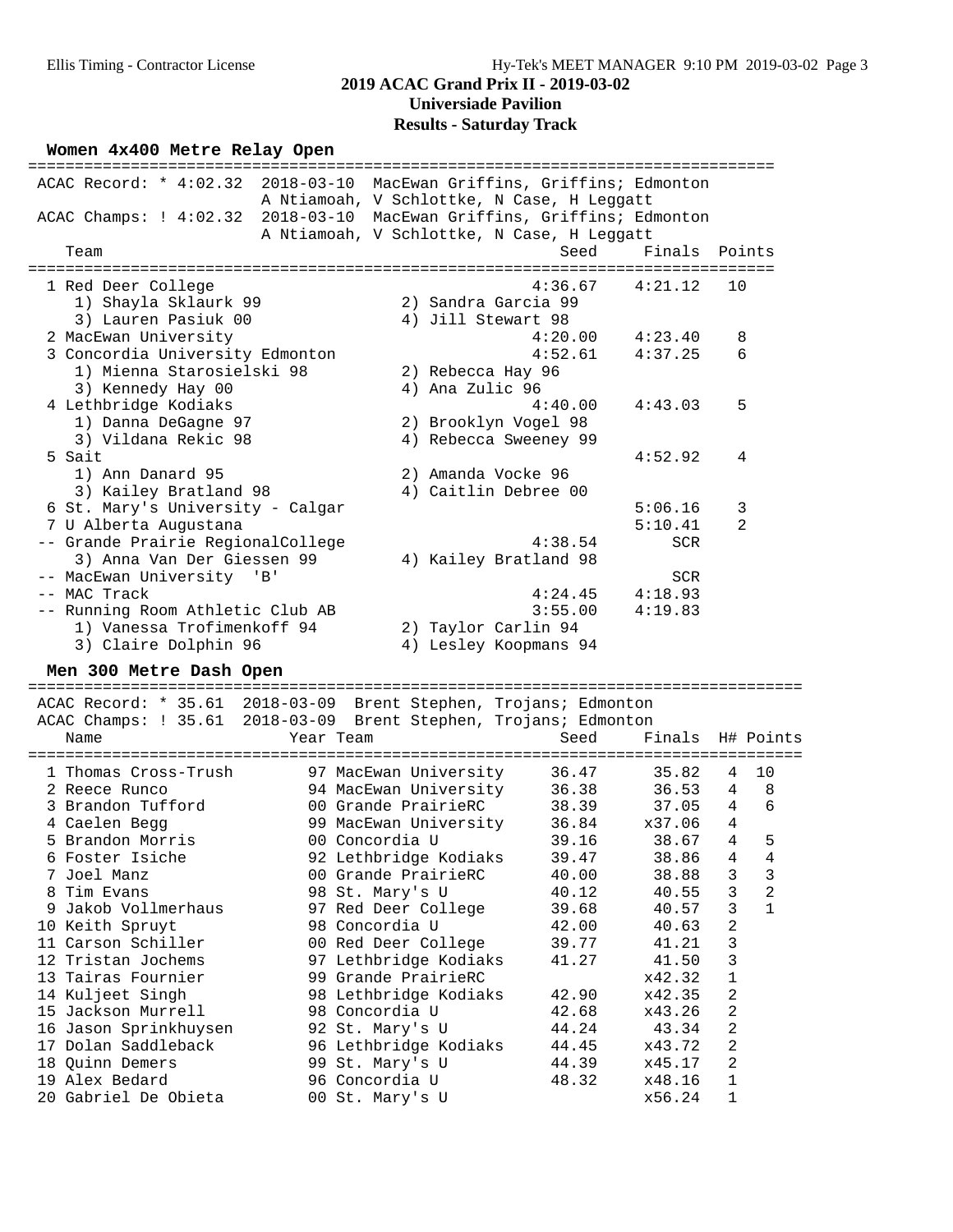## **2019 ACAC Grand Prix II - 2019-03-02 Universiade Pavilion**

**Results - Saturday Track**

| Men 300 Metre Dash Open |                                                                         |         |                  |                |                |
|-------------------------|-------------------------------------------------------------------------|---------|------------------|----------------|----------------|
| -- Marcus Bautista      | 97 Sait Trojans                                                         | 40.81   | DNS              | 3              |                |
| -- Andrei Pop           | 99 MacEwan University                                                   | 37.84   | SCR              |                |                |
| -- Connor Swaby         | 00 MacEwan University                                                   | 36.70   | <b>SCR</b>       |                |                |
| Men 600 Metre Run Open  |                                                                         |         |                  |                |                |
|                         |                                                                         |         |                  |                |                |
|                         | ACAC Record: * 1:20.20 2018-02-10 Brent Stephen, SAIT; Edmonton         |         |                  |                |                |
|                         | ACAC Champs: ! 1:23.43 2016-02-27 Kenton Sportak, Concordia             |         |                  |                |                |
| Name                    | Year Team                                                               | Seed    | Finals           |                | H# Points      |
|                         |                                                                         |         |                  |                |                |
| 1 Brent Stephen         | 96 Sait Trojans                                                         | 1:20.20 | 1:20.87!         | 4              | 10             |
| 2 Will Cebuliak         | 01 Red Deer Titans                                                      | 1:25.58 | 1:25.65          | 4              | 8              |
| 3 Brandon Morris        | 00 Concordia U                                                          | 1:31.76 | 1:28.73          | 4              | 6              |
| 4 Stephen Rowley        | 99 Red Deer College                                                     | 1:29.71 | 1:30.03          | 4              | 5              |
| 5 Carson Schiller       | 00 Red Deer College                                                     | 1:32.96 | 1:30.78          | $\mathbf{3}$   | $\overline{4}$ |
| 6 Keith Spruyt          | 98 Concordia U                                                          | 1:32.17 | 1:31.23          | $\mathbf{3}$   | $\mathbf{3}$   |
| 7 Tanner Rent           | 99 Lethbridge Kodiaks                                                   | 1:31.88 | 1:31.26          | $\overline{4}$ | $\overline{2}$ |
| 8 Taylor Hudak          | 99 Grande PrairieRC                                                     | 1:39.00 | 1:33.59          | 3              | $\mathbf{1}$   |
| 9 Warren Emslie         | 91 Sait Trojans                                                         | 1:38.83 | 1:34.07          | 3              |                |
| 10 Tristan Jochems      | 97 Lethbridge Kodiaks                                                   | 1:37.56 | 1:36.76          | 3              |                |
| 11 Marcus Bautista      | 97 Sait Trojans                                                         |         | x1:40.28         | $\mathbf{1}$   |                |
| 12 Iqbal Singh          | 99 Sait Trojans                                                         | 1:38.75 | x1:40.45         | 3              |                |
| 13 Brad Agnew           | 88 Concordia U                                                          | 1:40.66 | x1:40.82         | 2              |                |
| 14 Jason Sprinkhuysen   | 92 St. Mary's U                                                         |         | 1:40.96          | 1              |                |
| 15 Kuljeet Singh        | 98 Lethbridge Kodiaks                                                   | 1:44.56 | x1:42.62         | 2              |                |
| 16 Dolan Saddleback     | 96 Lethbridge Kodiaks                                                   | 1:52.78 | x1:45.63         | 2              |                |
| 17 Frazer Connelly      | 98 Concordia U                                                          | 1:50.22 | x1:46.65         | 2              |                |
| 18 Jackson Murrell      | 98 Concordia U                                                          | 1:45.97 | x1:49.57         | 2              |                |
| 19 Quinn Demers         | 99 St. Mary's U                                                         |         | 2:04.94          | 1              |                |
| -- Brant Lauweryssen    | 96 Sait Trojans                                                         |         | DNS              | 1              |                |
| -- Jakob Vollmerhaus    | 97 Red Deer College                                                     | 1:33.28 | DNS              | 3              |                |
| -- Tim Evans            | 98 St. Mary's U                                                         | 1:31.43 | DNS              | 4              |                |
| -- Alex Bedard          | 96 Concordia U                                                          | 1:53.66 | DNS              | 2              |                |
| -- Cheyenne Raynaud     | 00 Lakeland College                                                     |         | DNS              | $\mathbf 1$    |                |
| -- Foster Isiche        | 92 Lethbridge Kodiaks                                                   |         | <b>SCR</b>       |                |                |
| -- Kyle Erickson        | 92 Running Room                                                         | 1:30.00 | 1:29.73          | 4              |                |
|                         |                                                                         |         |                  |                |                |
| Men 800 Metre Run Open  |                                                                         |         |                  |                |                |
| ACAC Record: * 2:31.27  |                                                                         |         |                  |                |                |
|                         | ACAC Champs: ! 2:31.27 2018-03-09 Matthew Travaglini, Trojans; Edmonton |         |                  |                |                |
| Name                    | Year Team                                                               | Seed    | Finals H# Points |                |                |
|                         |                                                                         |         |                  |                |                |
| 1 Matthew Travaglini    | 93 Sait Trojans                                                         | 2:01.00 | $1:56.65*$       | 2              | 10             |
| 2 Brandon Tufford       | 00 Grande PrairieRC                                                     | 1:55.11 | $1:58.98*$       | 2              | 8              |
| 3 Stephen Rowley        | 99 Red Deer College                                                     | 2:06.00 | $2:08.68*$       | 1              | 6              |
| 4 Brice Wilkes          | 00 Grande PrairieRC                                                     | 2:13.00 | $2:09.96*$       | 1              | 5              |
| 5 Keith Spruyt          | 98 Concordia U                                                          | 2:05.00 | $2:10.99*$       | 2              | 4              |
| 6 Nathanael Tabert      | 99 U Alberta Augustana                                                  |         | $2:18.31*$       | 1              | 3              |
| 7 Brad Agnew            | 88 Concordia U                                                          | 2:25.00 | $2:23.00*$       | 1              | 2              |
| -- Owen Guenette        | 00 MacEwan University                                                   | 2:05.52 | SCR              |                |                |
| -- Michael Nishiyama    | 89 Running Room                                                         | 1:57.00 | $1:56.60*$       | 2              |                |
| Kyle Erickson           | 92 Running Room                                                         | 2:04.00 | $2:03.97*$       | 2              |                |
| -- Alec Paine           | 01 MAC Track                                                            | 2:09.16 | $2:05.37*$       | 1              |                |
| -- Bill Makwae          | 01 MAC Track                                                            | 2:02.34 | $2:12.72*$       | 2              |                |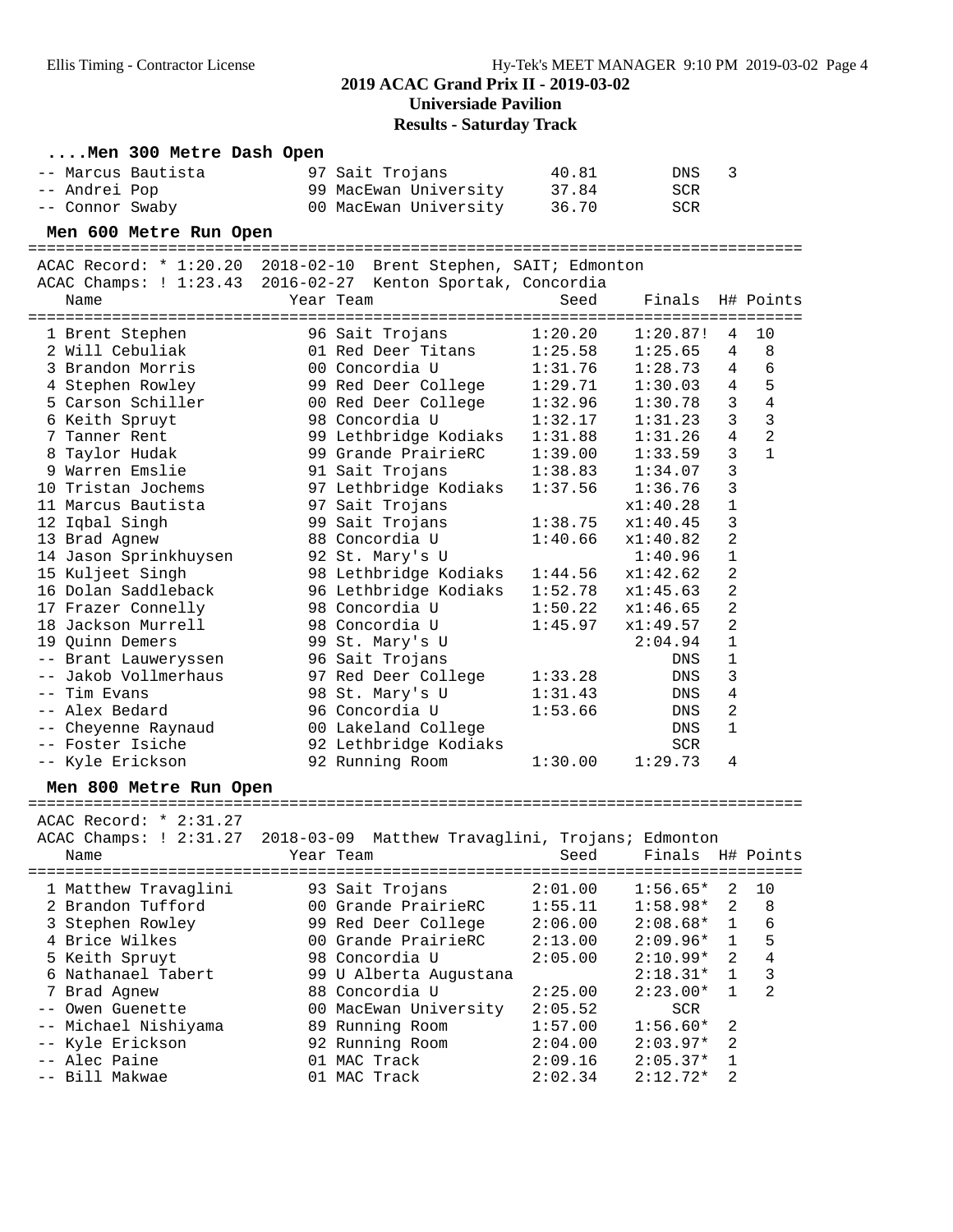## **2019 ACAC Grand Prix II - 2019-03-02 Universiade Pavilion**

**Results - Saturday Track**

| Men 800 Metre Run Open               |                                                                         |                      |                    |                |                |
|--------------------------------------|-------------------------------------------------------------------------|----------------------|--------------------|----------------|----------------|
| -- Cody Carver                       | 98 MAC Track                                                            |                      | $2:13.79*$         | 1              |                |
| -- Rory Carroll                      | 88 Running Room                                                         | 2:02.00              | $2:18.46*$         | 2              |                |
| Men 1500 Metre Run Open              |                                                                         |                      |                    |                |                |
| ==================================== |                                                                         |                      |                    |                |                |
|                                      | ACAC Record: * 3:55.10 2018-02-10 Matthew Travaglini, SAIT; Edmonton    |                      |                    |                |                |
|                                      | ACAC Champs: ! 4:04.01 2018-03-10 Matthew Travaglini, Trojans; Edmonton |                      |                    |                |                |
| Name                                 | Year Team                                                               | Seed                 | Finals Points      |                |                |
|                                      | ============                                                            | ===============      |                    | ==========     |                |
| 1 Leonard Chesoo                     | 98 Concordia U                                                          | 4:00.83              | 4:05.06            | 10             |                |
| 2 Matthew Travaglini                 | 93 Sait Trojans                                                         | 3:54.31              | 4:06.37            | 8              |                |
| 3 Matt Hope                          | 95 Red Deer College                                                     | 3:55.26              | 4:06.44            | 6              |                |
| 4 Scott Kohlman                      | 97 MacEwan University                                                   |                      | 4:13.06            | 5              |                |
| 5 Daniel Szucs                       | 00 Red Deer College                                                     | 4:24.58              | 4:21.22            | 4              |                |
| 6 Devin Saunders                     | 00 Red Deer College                                                     | 4:34.00              | x4:31.52           |                |                |
| 7 Miguel Macedo Teran                | 00 Grande PrairieRC                                                     | 4:22.76              | 4:33.84            | 3<br>2         |                |
| 8 Connor Jackson<br>9 Jemmy Lee      | 97 Lethbridge Kodiaks<br>99 Sait Trojans                                | 4:48.25<br>4:45.39   | 4:47.28<br>4:48.86 | $\mathbf{1}$   |                |
| 10 Ian Novakowski                    | 99 Concordia U                                                          | 4:56.96              | 4:54.76            |                |                |
| -- Cheyenne Raynaud                  | 00 Lakeland College                                                     | 5:05.00              | DNS                |                |                |
| Cooper Cheshire                      | 98 Red Deer College 4:37.00                                             |                      | DNS                |                |                |
| -- Levi Osterwalder                  | 00 Unattached Alberta 4:39.00                                           |                      | 4:29.46            |                |                |
| -- Ryan Edgar                        | 88 Unattached Alberta                                                   | 4:45.00              | 4:32.76            |                |                |
|                                      |                                                                         |                      |                    |                |                |
| Men 3000 Metre Run Open              |                                                                         |                      |                    |                |                |
|                                      | ACAC Record: * 8:22.00 2018-02-09 Matthew Travaglini, SAIT; Edmonton    |                      |                    |                |                |
|                                      | ACAC Champs: ! 8:41.62 2018-03-09 Matthew Travaglini, Trojans; Edmonton |                      |                    |                |                |
|                                      |                                                                         |                      |                    |                |                |
|                                      |                                                                         |                      |                    |                |                |
| Name                                 | Year Team                                                               | Seed                 | Finals             |                | H# Points      |
| 1 Leonard Chesoo                     | 98 Concordia U                                                          | 8:27.46              | 8:29.22!           | 2              | 10             |
| 2 Jared Howse                        | 02 Red Deer Titans                                                      | 9:00.92              | 9:01.38            | $\overline{a}$ | 8              |
| 3 Devin Saunders                     | 00 Red Deer College                                                     | 9:34.00              | 9:28.99            | 2              | 6              |
| 4 Daryl Ross                         | 97 Sait Trojans                                                         | 9:46.82              | 9:32.32            | 2              | 5              |
| 5 Miguel Macedo Teran                | 00 Grande PrairieRC                                                     | 9:55.93              | 9:32.89            | $\overline{a}$ | $\overline{4}$ |
| 6 Eric Nooy                          | 99 Grande PrairieRC                                                     |                      | 10:00.00           | $\mathbf{1}$   | $\mathfrak{Z}$ |
| 7 Daniel Robdrup                     | 82 Lethbridge Kodiaks                                                   | 10:17.63<br>10:06.36 | 10:11.53           | $\overline{a}$ | $\overline{2}$ |
| 8 Tyler Larkin                       | 96 Lethbridge Kodiaks                                                   | 10:21.24             | 10:14.43           | $\mathbf{1}$   | 1              |
| 9 Cooper Cheshire                    | 98 Red Deer College                                                     | 9:40.00              | 10:14.66           | $\overline{2}$ |                |
| 10 Matthew Hebert                    | 96 Sait Trojans                                                         | 10:22.09             | 10:24.53           | $\mathbf{1}$   |                |
| 11 Noah Day                          | 01 U Alberta Augustana                                                  |                      | 10:48.48           | $\mathbf{1}$   |                |
| 12 Braeden Kelly                     | 99 U Alberta Augustana                                                  |                      | 10:59.43           | 1              |                |
| 13 Jackson Sweder                    | 97 U Alberta Augustana                                                  |                      | x12:16.49          | 1              |                |
| -- Scott Kohlman                     | 97 MacEwan University                                                   | 9:18.63              | DNS                | 2              |                |
| Jacques Saayman<br>$--$              | 97 Sait Trojans                                                         | 9:40.00              | DNS                | 2              |                |
| -- Daniel Szucs                      | 00 Red Deer College                                                     | 9:32.92              | <b>SCR</b>         |                |                |
| -- Aidan Comeau                      | 00 Edm. Triathlon                                                       | 9:10.96              | 8:59.73            | 2              |                |
| -- Logan Arthur                      | 00 Edm. Triathlon                                                       | 9:15.31              | 9:16.00            | 2              |                |
| -- Evan Haddock                      | 00 Edm. Triathlon                                                       | 9:44.00              | 9:35.40            | 2              |                |
| Mixed 4x400 Metre Relay Open         |                                                                         |                      |                    |                |                |
| Team                                 |                                                                         | Seed                 | Finals             |                | H# Points      |
| 1 MacEwan University                 |                                                                         | 3:50.00              | 3:33.46            | 2              | 10             |